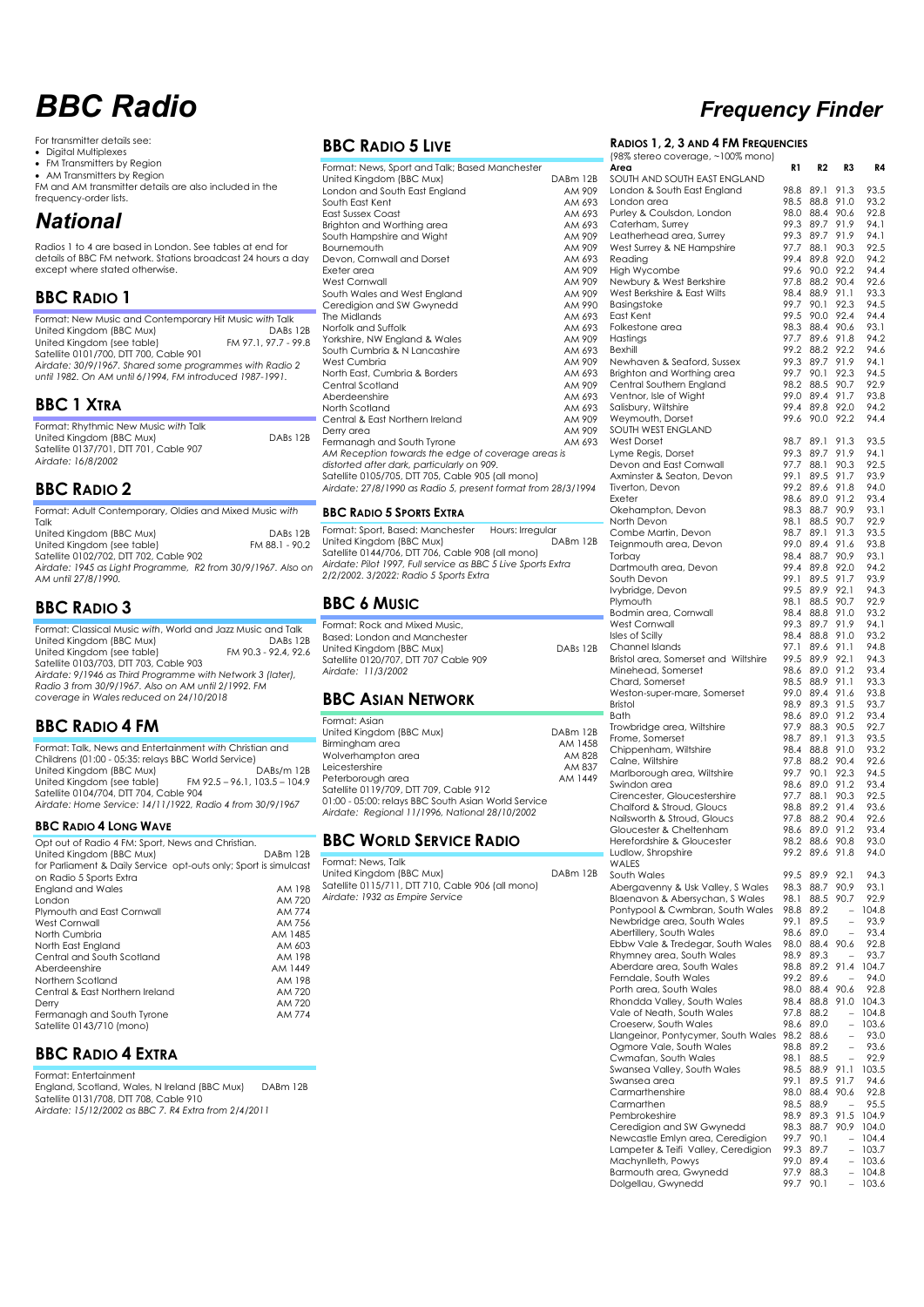| Area                                                             | R1           | R2           | R3                       | R4             |
|------------------------------------------------------------------|--------------|--------------|--------------------------|----------------|
| Porthmadog area, Gwynedd                                         | 99.0         | 89.4         |                          | 104.9          |
| Ffestiniog area, Gwynedd                                         | 97.7         | 88.1         |                          | 103.5          |
| Anglesey and North Wales Coast                                   | 99.4<br>97.7 | 89.8         | 92.0                     | 103.6<br>104.1 |
| Deiniolen & Llanberis, Gwynedd<br>Conwy & Llandudno, North Wales | 98.7         | 88.1<br>89.1 |                          | 104.4          |
| Colwyn Bay area, North Wales                                     | 98.0         | 88.4         | $\qquad \qquad -$        | 104.6          |
| Betws-y-Coed & Llanrwst, N Wales                                 | 97.8         | 88.2         |                          | 104.9          |
| NE Wales, Merseyside, W Cheshire                                 | 98.5         | 88.9         | $\overline{\phantom{0}}$ | 93.3           |
| Llanrhaeadr ym Mochnant, Powys                                   | 99.4         | 89.8         | $\overline{a}$           | 94.2           |
| Llanfyllin, Powys                                                | 98.7         | 89.1         | $\overline{a}$           | 93.5           |
| Welshpool, Powys                                                 | 99.2         | 89.6         | $\overline{a}$           | 94.0           |
| Newtown, Powys                                                   | 99.7         | 90.1         | $\overline{\phantom{0}}$ | 94.5           |
| Llanidloes, Powys                                                | 97.7         | 88.1         | $\overline{a}$           | 104.8          |
| Central Powys                                                    | 98.7         | 89.1         | $\overline{\phantom{0}}$ | 103.8          |
| Brecon, Powys                                                    | 98.5         | 88.9         | $\overline{a}$           | 104.7          |
| Llyswen area, Powys                                              | 99.2         | 89.6         |                          | 94.0           |
| Hay on Wye area                                                  | 99.8         | 88.1         | $\overline{\phantom{a}}$ | 104.9          |
| CENTRAL AND EASTERN ENGLAND                                      |              |              |                          |                |
| Midlands                                                         | 97.9         | 88.3         | 90.5                     | 92.7           |
| Oxon, Bucks, Berks, S Midlands                                   | 99.1         | 89.5         | 91.7                     | 93.9           |
| Milton Keynes and West Beds                                      | 98.2         | 88.6         | 90.8                     | 93.0           |
| Northampton                                                      | 98.5         | 88.9         | 91.1                     | 93.3           |
| Cambs, Beds, S Lincs, E Nthnts                                   | 99.7         | 90.1         | 92.3                     | 94.5           |
| Cambridge area                                                   | 98.5         | 88.9         | 91.1<br>91.9             | 93.3           |
| Norfolk and Suffolk<br>North East Essex & South Suffolk          | 99.3<br>97.7 | 89.7<br>88.1 | 90.3                     | 94.1<br>92.5   |
| NORTHERN ENGLAND                                                 |              |              |                          |                |
| Lincolnshire & E Yorkshire                                       | 98.3         | 88.8         | 90.9                     | 93.1           |
| Grantham, Lincolnshire                                           | 97.7         | 88.1         | 90.3                     | 92.5           |
| North West and Yorkshire                                         | 98.9         | 89.3         | 91.5                     | 93.7           |
| <b>Buxton, Derbyshire</b>                                        | 99.6         | 90.0         | 92.2                     | 94.4           |
| Matlock & Bakewell, Derbyshire                                   | 99.4         | 89.8         | 92.0                     | 94.2           |
| Chesterfield                                                     | 98.6         | 89.0         | 91.2                     | 93.4           |
| Sheffield & Rotherham                                            | 99.5         | 89.9         | 92.1                     | 94.3           |
| Leeds                                                            | 99.4         | 89.8         | 92.0                     | 94.2           |
| Otley & Ilkley area, West Yorks                                  | 98.0         | 88.4         | 90.6                     | 92.8           |
| Bradford                                                         | 98.1         | 88.5         | 90.7                     | 92.9           |
| Keighley area, West Yorks                                        | 98.5         | 88.9         | 91.1                     | 93.3           |
| West Halifax                                                     | 98.3         | 88.7         | 90.9                     | 93.1           |
| Hebden Bridge, West Yorks                                        | 98.0         | 88.4         | 90.6                     | 92.8           |
| Todmorden, West Yorks                                            | 98.5         | 88.9         | 91.1                     | 93.3           |
| Walsden, West Yorkshire                                          | 98.0         | 88.4         | 90.6                     | 92.8           |
| Cornholme, West Yorkshire                                        | 99.3         | 89.7         | 91.9                     | 94.1           |
| Upper Tame Valley, Gt Mancs                                      | 99.3         | 89.8         | 91.9                     | 94.1           |
| Haslingden area, Lancs                                           | 99.5         | 89.9         | 92.1                     | 94.3           |
| Darwen, Lancashire                                               | 99.1         | 89.5         | 91.7                     | 93.9           |
| West, South & Central Lancs                                      | 98.2         | 88.6         | 90.8                     | 93.0           |
| Burnley & Colne Valley, Lancs                                    | 97.8         | 90.2         | 92.6                     | 94.6           |
| Whalley, Lancashire                                              | 99.2         | 89.6         | 91.8                     | 94.0           |
| Barnoldswick area, Lancs                                         | 99.3         | 89.7         | 91.9                     | 94.1           |
| South Cumbria & NW Lancs                                         | 99.6         | 90.0         | 92.2                     | 94.4           |
| Windermere & Ambleside, Cumb                                     | 97.9         | 88.3         | 90.5                     | 92.7<br>93.4   |
| Kendal, Cumbria<br>Wensleydale, North Yorks                      | 98.6         | 89.0         | 91.2<br>90.5             | 92.7           |
| Thirsk & Northallerton area                                      | 97.9<br>99.6 | 88.3<br>90.2 | 92.2                     | 94.4           |
| Scarborough area, N Yorks                                        | 99.5         | 89.9         | 92.1                     | 94.3           |
| Whitby, North Yorkshire                                          | 99.2         | 89.6         | 91.8                     | 94.0           |
| Teeside, S Durham, N Yorks                                       | 98.6         | 89.0         | 91.2                     | 93.4           |
| North East England                                               | 98.1         | 88.5         | 90.7                     | 92.9           |
| Weardale, County Durham                                          | 99.3         | 89.7         | 91.9                     | 94.1           |
| Hexham & Tyne Valley, Nthmb                                      | 99.0         | 89.4         | 91.6                     | 93.8           |
| West Tyneside, Tyne & Wear                                       | 99.4         | 89.8         | 92.0                     | 94.2           |
| North Northumberland                                             | 99.7         | 90.1         | 92.3                     | 94.5           |
| Berwick-upon-Tweed                                               | 98.2         | 88.6         | 90.8                     | 93.0           |
| North Cumbria & N Isle of Man                                    | 97.7         | 88.1         | 90.3                     | 92.5           |
| Keswick, Cumbria                                                 | 99.2         | 89.6         | 91.8                     | 94.0           |
| Whitehaven area, Cumbria                                         | 99.3         | 89.7         | 91.9                     | 94.1           |
| Isle of Man                                                      | 98.0         | 88.4         | 90.6                     | 92.8           |
| SCOTLAND                                                         |              |              |                          |                |
| South West Scotland                                              | 97.7         | 88.1         | 90.3                     | 92.5           |
| Stranraer, D & G                                                 | 99.3         | 89.7         | 91.9                     | 103.6          |
| Wigtown Bay area, D & G                                          | 98.3         | 88.7         | 90.9                     | 95.3           |
| <b>Border Region</b>                                             | 98.7         | 89.1         | 91.3                     | 103.9          |
| Eyemouth and Border coast                                        | 99.3         | 89.7         | 91.9                     | 104.6          |
| Innerleithen, Border                                             | 99.1         | 89.5         | 91.7                     | 96.1           |
| Peebles, Border region                                           | 98.0         | 88.4         | 90.6                     | 95.0           |
| Penicuik, Lothian<br>Central Scotland                            | 98.2         | 88.6         | 90.8                     | 95.5           |
|                                                                  | 99.5<br>99.1 | 89.9<br>89.5 | 92.1<br>91.7             | 95.8           |
| Ayrshire<br>Kirkconnel & Sanguhar, D & G                         |              |              |                          | 104.3<br>95.3  |
|                                                                  | 98.3         | 88.7         | 90.9                     |                |
| Patna & Dalmellington, Ayrshire<br>Girvan, Ayrshire              | 97.9<br>98.5 | 88.3<br>88.9 | 90.5<br>91.1             | 94.9<br>95.3   |
| West Kilbride area, Ayrshire                                     | 98.7         | 89.1         | 91.3                     | 103.5          |
| Campbeltown, Argyle                                              | 98.0         | 88.4         | 90.6                     | 95.2           |
| Largs, Rothesay, Clyde Mouth                                     | 98.1         | 88.5         | 90.7                     | 95.1           |
| Greenock & Firth of Clyde                                        | 98.8         | 89.2         | 91.4                     | 103.8          |
| Dumbarton & Alexandria                                           | 97.9         | 88.3         | 90.5                     | 104.1          |
| South West Stirlingshire                                         | 98.3         | 88.7         | 90.9                     | 104.9          |
| Crieff area, Perthshire                                          | 98.9         | 89.3         | 91.5                     | 95.3           |
| Perth area                                                       | 98.6         | 89.0         | 91.2                     | 94.6           |
| Dundee, Angus and North Fife                                     | 97.9         | 88.3         | 90.5                     | 94.9           |
| Blairgowrie & Rattray, Perthshire                                | 99.2         | 89.6         | 91.8                     | 95.5           |
| Pitlochry & Aberfeldy, Perthshire                                | 98.8         | 89.2         | 91.4                     | 103.9          |
| South East Aberdeenshire                                         | 99.0         | 89.4         | 91.6                     | 95.9           |
| Aberdeenshire                                                    | 98.3         | 88.7         | 90.9                     | 95.3           |

| 104.9 | Dee Valley, Aberdeenshire       | 99.7 | 90.1 | 92.3 | 104.5 |
|-------|---------------------------------|------|------|------|-------|
| 103.5 | Moray                           | 97.8 | 88.2 | 90.4 | 94.8  |
| 103.6 | Inverness & Moray Firth area    | 99.2 | 89.6 | 91.8 | 103.6 |
| 104.1 | Speyside, Highland              | 99.4 | 89.8 | 92.0 | 96.1  |
| 104.4 | Kingussie, Highland             | 98.7 | 89.1 | 91.3 | 95.7  |
| 104.6 | Thurso & Wick area, Highland    | 99.7 | 90.1 | 92.3 | 95.6  |
| 104.9 | Orkney                          | 98.9 | 89.3 | 91.5 | 96.0  |
| 93.3  | Shetland                        | 97.9 | 88.3 | 90.5 | 94.9  |
| 94.2  | Isle of Lewis                   | 99.4 | 89.8 | 92.0 | 95.1  |
| 93.5  | Ness of Lewis                   | 97.9 | 88.3 | 90.5 | 96.1  |
| 94.0  | Ullapool, Highland              | 97.9 | 88.3 | 90.5 | 96.1  |
| 94.5  | E Lewis, N Skye & W Highland    | 98.7 | 89.1 | 91.3 | 95.7  |
| 104.8 | Skye, Harris, East N & S Uist   | 98.1 | 88.5 | 90.7 | 94.8  |
| 103.8 | Portree, Skye                   | 97.7 | 88.1 | 90.3 | 96.1  |
| 104.7 | North Uist                      | 97.7 | 88.1 | 90.3 | 95.1  |
| 94.0  | South Uist                      | 98.9 | 89.3 | 91.5 | 95.9  |
| 104.9 | Mallaig, Highland               | 97.7 | 88.1 | 90.3 | 94.7  |
|       | Tobermory area, Highland        | 99.1 | 89.5 | 91.7 | 96.1  |
| 92.7  | Oban area, Highland             | 98.5 | 88.9 | 91.1 | 95.3  |
| 93.9  | Ballachulish, Highland          | 97.7 | 88.1 | 90.3 | 94.7  |
| 93.0  | Kinlochleven, Highland          | 99.3 | 89.7 | 91.9 | 95.6  |
| 93.3  | Corran and Onich, Highland      | 98.3 | 88.7 | 90.9 | 95.1  |
| 94.5  | Fort William area, Highland     | 98.9 | 89.3 | 91.5 | 95.9  |
| 93.3  | Fort Augustus area, Highland    | 98.2 | 88.6 | 90.8 | 95.2  |
| 94.1  | Strachur & Inveraray, Argyll    | 98.4 | 88.8 | 91.0 | 95.1  |
| 92.5  | South Knapdale, Argyll          | 98.9 | 89.3 | 91.5 | 95.6  |
|       | North Islay                     | 97.7 | 88.1 | 90.3 | 95.7  |
| 93.1  | South Islav                     | 98.6 | 89.0 | 91.2 | 94.7  |
| 92.5  | <b>NORTHERN IRELAND</b>         |      |      |      |       |
| 93.7  | East & Central Northern Ireland | 99.7 | 90.1 | 92.3 | 96.0  |
| 94.4  | Newtownabbey, N Ireland         | 98.4 | 88.8 | 91.0 | 93.2  |
| 94.2  | Larne, Northern Ireland         | 98.7 | 89.1 | 91.3 | 103.5 |
| 93.4  | Ballycastle, Northern Ireland   | 98.4 | 88.8 | 91.0 | 93.2  |
| 94.3  | North Northern Ireland          | 99.2 | 89.6 | 91.8 | 94.0  |
| 94.2  | Derry area                      | 98.3 | 88.7 | 90.9 | 94.9  |
| 92.8  | Fermanagh and South Tyrone      | 99.0 | 89.4 | 91.6 | 95.6  |
| 92.9  | South East Northern Ireland     | 98.3 | 88.7 | 90.9 | 104.6 |
| 93.3  | Warrenpoint, Northern Ireland   | 97.9 | 88.3 | 90.5 | 103.9 |
| 93.1  | Kilkeel, Northern Ireland       | 99.0 | 89.1 | 91.6 | 103.9 |

**Area R1 R2 R3 R4** 

Marginal reception of all networks is available outside fully covered areas.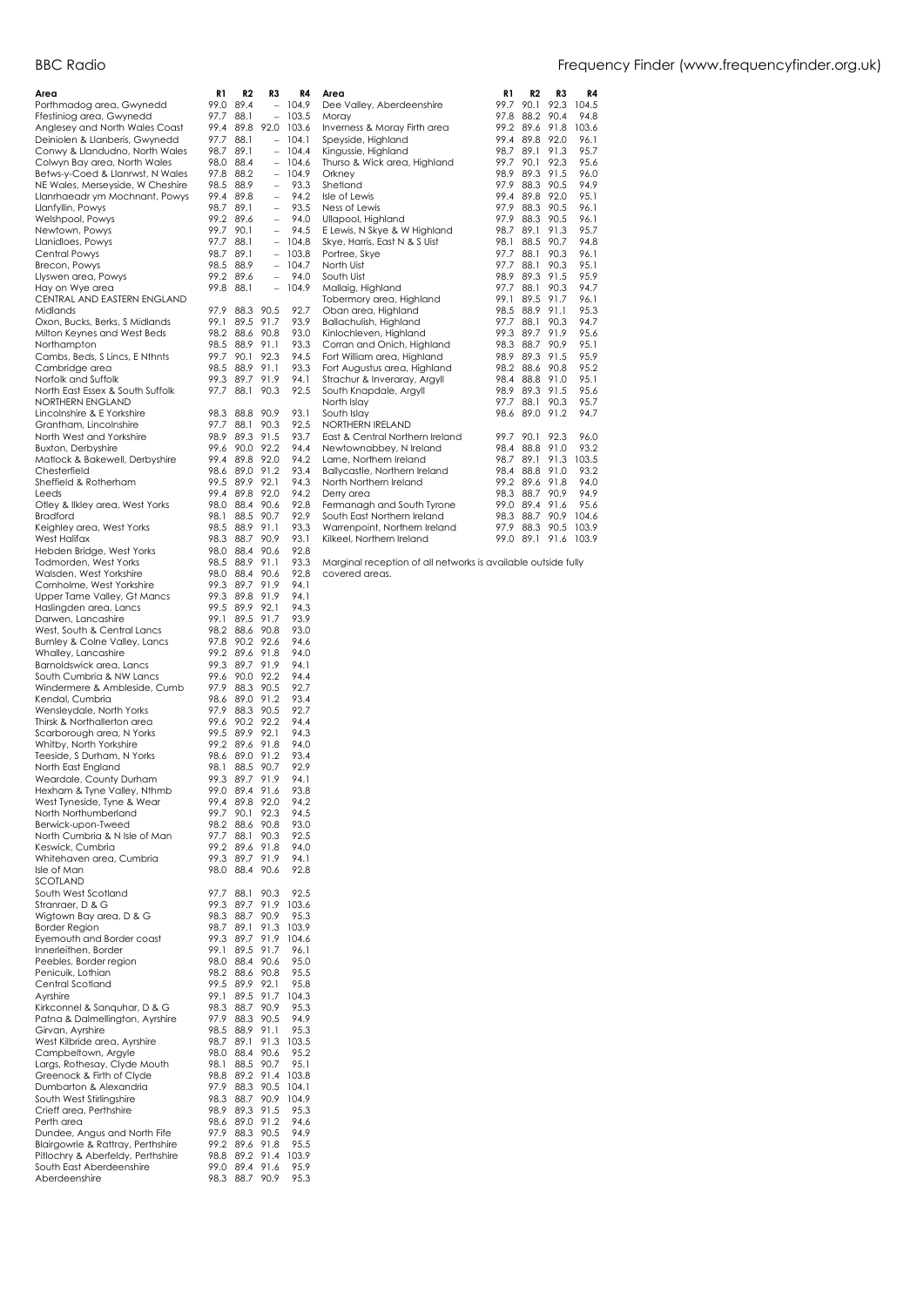## *Local and Regional*

Local and regional stations transmit 24 hours a day, relaying Radio 5 Live or the World Service overnight.

| <b>STATION</b>                                 |          | Map reference $\blacksquare$ |  |
|------------------------------------------------|----------|------------------------------|--|
| Format                                         | Reaional | Coverage (AM/FM)             |  |
| Programme sharing information (where relevant) |          |                              |  |
| DAB Coverage area                              |          | DAB channel                  |  |
| FM/AM Coverage area                            |          | <b>FM/AM Frequency</b>       |  |
| Airdate and historical notes                   |          |                              |  |

A*irdate and historical notes*<br>m = mono, s = stereo. FM and DAB+ transmissions are stereo<br>unless indicated otherwise. All AM transmissions are mono<br>\* denotes frequencies previously relayed correponding FM or AM service. Maps show combined DAB/FM/AM coverage within the editorial area

## *England*

Stations in England carry regional programmes at times in evenings and weekends.

## **BBC RADIO BERKSHIRE 1** ◼ Mixed Format South East *850 000* Berkshire and North Hampshire DABs 12D

| Henley & Marlow              |                                      | FM 94.6  |
|------------------------------|--------------------------------------|----------|
| East Berkshire               |                                      | FM 95.4  |
| West Berkshire               |                                      | FM 104.1 |
| Readina                      |                                      | FM 104.4 |
| DTT 719                      | 21/1/1992 (9/4/1996-14/2/2000 Thames |          |
| Valley FM with Radio Oxford) |                                      |          |
|                              |                                      |          |

## **BBC RADIO BRISTOL**

| <b>DDU RADIU DRISIUL</b>                                                                                                                                                                     |                                                                                                   | ◢−                                                                                                                     |
|----------------------------------------------------------------------------------------------------------------------------------------------------------------------------------------------|---------------------------------------------------------------------------------------------------|------------------------------------------------------------------------------------------------------------------------|
| Mixed Format<br>Bristol and Bath area<br>Bristol area<br>Weston-Super-Mare<br><b>Bath</b><br><b>DTT 719</b>                                                                                  | South West<br>4/9/1970                                                                            | 980 000<br>DABs 11B<br>FM 94.9<br>FM 103.6<br>FM 104.6                                                                 |
|                                                                                                                                                                                              | <b>BBC RADIO CAMBRIDGESHIRE</b>                                                                   | 3∎                                                                                                                     |
| Mixed Format<br>North Cambridgeshire<br>S & Central Cambridgeshire<br><b>DTT 722</b>                                                                                                         | East<br>South and Central Cambridgeshire<br>North Cambridgeshire, Huntingdon, S Lincs<br>1/5/1982 | 650 000<br>DABs 11C<br>DABs 12D<br>FM 95.7<br>FM 96.0                                                                  |
| <b>BBC RADIO CORNWALL</b>                                                                                                                                                                    |                                                                                                   | 4∎                                                                                                                     |
| Mixed Format<br>Cornwall<br><b>Fast Cornwall &amp; West Devon</b><br>Isles of Scilly<br>West Cornwall<br>DTT 721                                                                             | South West<br>17/1/1983                                                                           | 460 000<br>DABs 11B<br>FM 95.2<br>FM 96.0<br>FM 103.9                                                                  |
| <b>BBC RADIO CUMBRIA</b>                                                                                                                                                                     |                                                                                                   | 6 ■                                                                                                                    |
| Mixed Format<br>North and West Cumbria<br>Kendal, Cumbria<br>North Cumbria<br>South Cumbria<br>West Cumbria<br>Keswick<br>Windemere & Ambleside<br>North Cumbria<br>South Cumbria<br>DTT 721 | North<br>South Cumbria and North Lancashire                                                       | 490 000<br>DAB+11B<br>DAB+11B<br>FM 95.2<br>FM 95.6<br>FM 96.1<br>FM 104.1<br>FM 104.1<br>FM 104.2<br>AM 756<br>AM 837 |
| Furness)                                                                                                                                                                                     | 24/11/1973 (North, R Carlisle until 17/1/1983), 1982 (South, as R                                 |                                                                                                                        |

**4**

**BBC CWR** 5 ■<br>
Mixed Format Midlands 6 → 1100 000 Mixed Format Midlands *1 100 000* Coventry and Warwickshire DABs 12D Coventry & N Warwickshire FM 94.8<br>South & Central Warwicks FM 103.7 South & Central Warwicks FM 103.7 Nuneaton, Warwickshire FM 104.0 DTT 719 *17/1/1989 (as BBC CWR, became opt-out of WM in 1995, separate station, BBC Coventry and Warwickshire from 2004, BBC CWR from 3/2020)*

Δ

## BBC Radio **Frequency Finder (www.frequencyfinder.org.uk)** Frequency Finder (www.frequencyfinder.org.uk)

|    | <b>BBC RADIO DERBY</b>         |                                                | 7 L       |
|----|--------------------------------|------------------------------------------------|-----------|
| วิ | Mixed Format                   | Midlands                                       | 770 000   |
| C  |                                | South and Central Derbyshire, SE Staffordshire | DABs 10B  |
| Β  | Matlock & Bakewell, Derbys     |                                                | FM 95.3   |
| 7  | <b>Buxton</b>                  |                                                | FM 96.0   |
| C  | South Derbyshire & East Staffs |                                                | FM 104.5  |
| t  | S Derbyshire & E Staffs        |                                                | AM 1116   |
|    | DTT 735                        | 29/4/1971                                      |           |
|    | <b>BBC RADIO DEVON</b>         |                                                | 8         |
|    | Mixed Format                   | South West                                     | 1 030 000 |
|    | North and Central Devon        |                                                | DABs 10C  |
|    | East Devon, Exeter and Torbay  |                                                | DABs 11C  |
|    | Plymouth and South Devon       |                                                | DABs 12D  |
|    | North Devon                    |                                                | FM 94.8   |
|    | Plymouth area                  |                                                | FM 95.7   |
|    |                                |                                                |           |

| $\cdot$ $\sim$                           |            | Plymouth and South Devon<br>North Devon<br>Plymouth area<br>Exeter area               | DABs 12D<br>FM 94.8<br>FM 95.7<br>FM 95.8 |
|------------------------------------------|------------|---------------------------------------------------------------------------------------|-------------------------------------------|
| the                                      |            | Okehampton, Devon<br>Devon and East Cornwall<br>Torbay<br><b>DTT 720</b><br>17/1/1983 | FM 96.0<br>FM 103.4<br>FM 104.3           |
| $\mathcal{L}_{\mathcal{A}}$<br>000<br>2D | 23         |                                                                                       |                                           |
| 4.6<br>5.4<br>14.1<br>4.4                |            |                                                                                       |                                           |
| $\blacksquare$                           |            | 36                                                                                    |                                           |
| 000<br>11 B<br>4.9<br>3.6                |            |                                                                                       |                                           |
| 14.6<br>п                                |            | 40                                                                                    |                                           |
| 000<br>1C<br>2D<br>5.7                   | 15         | 13                                                                                    |                                           |
| 6.0<br><b>D</b>                          | 22<br>28   |                                                                                       |                                           |
| 000<br>11 B<br>5.2<br>6.0                | 21<br>32   | 19<br>26                                                                              |                                           |
| 13.9<br>$\blacksquare$                   | 29         |                                                                                       |                                           |
| 000<br>11 B<br>11 B<br>5.2<br>5.6        | 39         | 18                                                                                    | 24                                        |
| 6.1<br>14.1<br>14.1<br>14.2              |            | 3<br>25                                                                               | 33                                        |
| 756<br>337<br>as R                       | $12 \quad$ | 37                                                                                    |                                           |
|                                          | 10         |                                                                                       |                                           |
|                                          |            |                                                                                       |                                           |
|                                          | 38         | 1                                                                                     | 15                                        |
|                                          | 31<br>30   | 35                                                                                    |                                           |
|                                          |            | 20<br>40<br>숩                                                                         | 60 miles                                  |
|                                          |            | $\overline{20}$<br>60<br>40<br>悦 Urban areas <a></a> Land over 250 m                  | 80<br>100 km                              |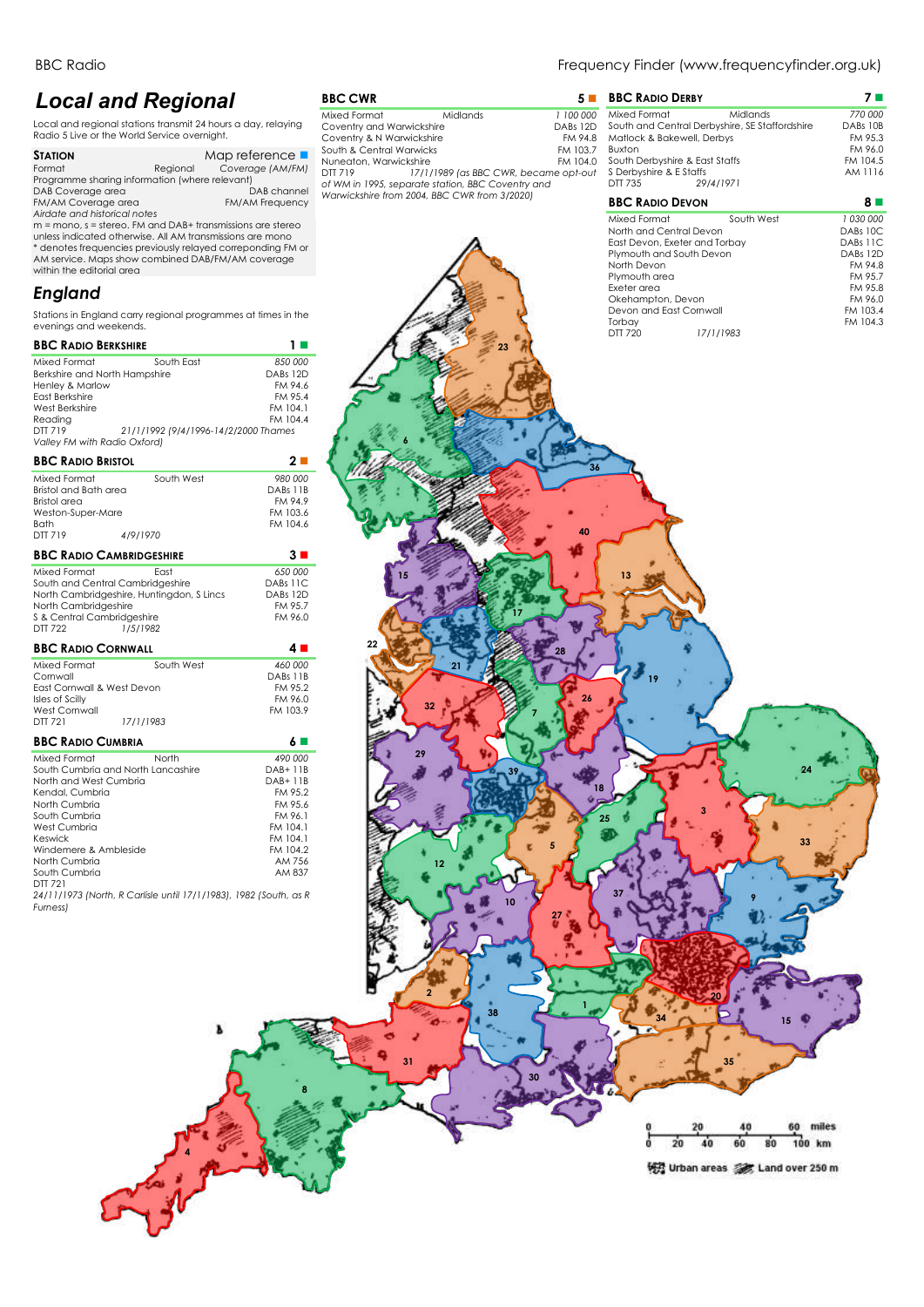| <b>BBC ESSEX</b>                                                                | 9 ■                 |
|---------------------------------------------------------------------------------|---------------------|
| Mixed Format<br>East                                                            | 1 530 000           |
| Most of Essex                                                                   | DABs 12D            |
| South East Essex                                                                | FM 95.3             |
| Central and North Essex<br>DTT 734<br>6/11/1986                                 | FM 103.5            |
| <b>BBC RADIO GLOUCESTERSHIRE</b>                                                | 10 ■                |
| Mixed Format<br>South West                                                      |                     |
| Gloucestershire                                                                 | 450 000<br>DABs 10C |
| Stroud area, Gloucestershire                                                    | FM 95.0             |
| Cirencester area, Gloucs                                                        | FM 95.8             |
| Gloucester, Cheltenham area                                                     | FM 104.7            |
| <b>West Gloucestershire</b><br>DTT 735<br>3/10/1988                             | AM 1413             |
|                                                                                 |                     |
| <b>BBC HEREFORD AND WORCESTER</b>                                               | 12 ■                |
| Mixed Format<br>Midlands<br>Herefordshire and Worcestershire                    | 600 000<br>DABs 12A |
| Herefordshire                                                                   | FM 94.7             |
| Worcestershire                                                                  | FM 104.0            |
| Redditch area                                                                   | FM 104.4            |
| Kidderminster area                                                              | FM 104.6            |
| DTT 720<br>14/2/1989                                                            |                     |
| <b>BBC RADIO HUMBERSIDE</b>                                                     | 13 ■                |
| Mixed Format<br>North                                                           | 850 000             |
| East Yorkshire and North Lincolnshire                                           | D FM ABs 11B        |
| East Yorkshire & North Lincs<br>DTT 721<br>25/2/1971                            | 95.9                |
| <b>BBC RADIO KENT</b>                                                           | $15 \blacksquare$   |
|                                                                                 |                     |
| Mixed Format<br>South East                                                      | 1 520 000           |
| Kent and Eastern London<br>North and West Kent                                  | DABs 11C<br>FM 96.7 |
| Folkestone area                                                                 | FM 97.6             |
| East Kent                                                                       | FM 104.2            |
| DTT 719                                                                         |                     |
| 18/12/1970 (as R Medway covering W Kent only until 1984)                        |                     |
| <b>BBC RADIO LANCASHIRE</b>                                                     | 15 ■                |
| Mixed Format<br>North                                                           | 1 390 000           |
| Central and East Lancashire                                                     | DABs 12A            |
| East and Central Lancashire<br>West, South & Central Lancs                      | FM 95.5<br>FM 103.9 |
| North Lancashire                                                                | FM 104.5            |
| DTT 720                                                                         |                     |
| 24/1/1971 (as Radio Blackburn, R Lancashire from 1984)                          |                     |
| <b>BBC RADIO LEEDS</b>                                                          | 17 ■                |
| Mixed Format<br>North                                                           | 2 070 000           |
| Leeds and Wakefield Districts                                                   | DABs 12D            |
| Bradford, Calderdale and Kirklees Districts<br>West Yorkshire                   | DABs 11B<br>FM 92.4 |
| Otley & Ilkley area, West Yorks                                                 | FM 95.3             |
| West Halifax                                                                    | FM 95.3             |
| Keighley area, West Yorks                                                       | FM 102.7            |
| Leeds                                                                           | FM 103.9            |
| 24/6/1968.<br>DTT 719<br>(BBC Radio Bradford (opt-out Mon-Fri 06-1400) ran from |                     |
| 7/12/2020 on AM and 4/1/2021 on DAB until 31/3/2021).                           |                     |
| <b>BBC RADIO LEICESTER</b>                                                      | 18 ■                |
|                                                                                 |                     |
| Mixed Format<br>Midlands                                                        | 850 000             |
| Leicestershire                                                                  | DABs 11B            |
| Leicestershire                                                                  | FM 104.9            |
| DTT 721                                                                         |                     |
| 8/11/1967 (first BBC local radio station)                                       |                     |
| <b>BBC RADIO LINCOLNSHIRE</b>                                                   | 19 ■                |
| Mixed Format<br>Midlands                                                        | 590 000             |
| Lincolnshire, North Lincolnshire and Hull<br>Lincolnshire                       | DABs 12A            |
| Grantham, Lincolnshire                                                          | FM 94.9<br>FM 104.7 |
| 11/11/1980<br><b>DTT 722</b>                                                    |                     |
| <b>BBC RADIO LONDON</b>                                                         | 20 ∎                |
| Mixed Format                                                                    | 7 440 000           |
| London area, Surrey, W Kent, Herts, Luton (Mux 2)                               | DABs 12A            |
| London area                                                                     | FM 94.9             |
| Satellite 0152/718, DTT 721                                                     |                     |
| 6/10/1970 as Radio London. Greater London Radio from                            |                     |
| 9/1988. BBC London Live from 27/3/2000. BBC London from<br>1/10/2001            |                     |
| <b>BBC RADIO MANCHESTER</b>                                                     | 21 ■                |
| Mixed Format<br>North                                                           | 3 160 000           |

| Mixed Format                 | North                                      | 3 160 000 |
|------------------------------|--------------------------------------------|-----------|
|                              | Greater Manchester and North East Cheshire | DABs 12C  |
| Greater Manchester, Cheshire |                                            | FM 95.1   |
| Upper Tame Valley            |                                            | FM 104.6  |
| DTT 719                      | 10/9/1970 (Greater Manchester Radio        |           |
| from 20/10/1988 to 3/4/2006) |                                            |           |
|                              |                                            |           |

| <b>BBC RADIO MERSEYSIDE</b>                                             | 22 ■                 |
|-------------------------------------------------------------------------|----------------------|
| Mixed Format<br>North                                                   | 1 640 000            |
| Merseyside and West Cheshire<br>Merseyside                              | DABs 10C<br>FM 95.8  |
| <b>DTT 722</b><br>22/11/1967                                            |                      |
| <b>BBC RADIO NEWCASTLE</b>                                              | 23 ■                 |
| Mixed Format<br>North                                                   | 1820000              |
| Tyne and Wear, North Durham, Northumberland                             | DABs 11C             |
| Tyneside, Durham, S Nthmblnd<br>North Northumberland                    | FM 95.4<br>FM 96.0   |
| Hexham and Tyne Valley                                                  | FM 103.7             |
| West Tyneside, Tyne & Wear<br>2/1/1971<br>DTT 719                       | FM 104.4             |
| (BBC Radio Sunderland (opt-out Mon-Fri 06-1400) ran from                |                      |
| 18/1/2021 to 1/4/2021 on DAB).                                          |                      |
| <b>BBC RADIO NORFOLK</b>                                                | $24\blacksquare$     |
| Mixed Format<br>East<br>East Norfolk                                    | 765 000<br>DABs 10B  |
| East Norfolk                                                            | FM 95.1              |
| North Norfolk                                                           | FM 95.6              |
| <b>West Norfolk</b><br><b>West Norfolk</b>                              | FM 104.4<br>AM 873   |
| DTT 719<br>11/9/1980                                                    |                      |
| <b>BBC RADIO NORTHAMPTON</b>                                            | 25 ■                 |
| Mixed Format<br>East                                                    | 570 000              |
| Northamptonshire<br>East Northamptonshire                               | DABs 10C<br>FM 103.6 |
| Northamptonshire                                                        | FM 104.2             |
| DTT 734<br>16/6/1982                                                    |                      |
| <b>BBC RADIO NOTTINGHAM</b>                                             | 26 ∎                 |
| Mixed Format<br>Midlands                                                | 800 000              |
| South and Central Nottinghamshire<br>Newark and East Notts              | DABs 12C<br>FM 95.1  |
| Central Nottinghamshire                                                 | FM 95.5              |
| South Nottinghamshire<br>DTT 720<br>31/1/1968                           | FM 103.8             |
| <b>BBC RADIO OXFORD</b>                                                 | 27 ■                 |
| Mixed Format<br>South East                                              | 580 000              |
| Oxfordshire                                                             | DABs 10B             |
| Oxfordshire<br>DTT 722<br>29/10/1970 (9/4/1996-14/2/2000 Thames         | FM 95.2              |
| Valley FM with Radio Berkshire)                                         |                      |
| <b>BBC RADIO SHEFFIELD</b>                                              | 28 ⊑                 |
| Mixed Format<br>North                                                   | 1 570 000            |
| South Yorkshire, North Notts, Chesterfield<br>Sheffield and Rotherham   | DABs 11C<br>FM 88.6  |
| Chesterfield                                                            | FM 94.7              |
| South Yorkshire & North Notts<br>DTT 734<br>15/11/1967.                 | FM 104.1             |
|                                                                         |                      |
|                                                                         |                      |
| <b>BBC RADIO SHROPSHIRE</b>                                             | 29 ■                 |
| Mixed Format<br>Midlands                                                | 410 000<br>DABs 11B  |
| Shropshire, Wolverhampton, Black Country<br>Church Stretton, Shropshire | FM 90.0              |
| Ludlow, Shropshire                                                      | FM 95.0              |
| Shropshire<br>South West Shropshire                                     | FM 96.0<br>FM 104.1  |
| <b>DTT 720</b><br>23/4/1985                                             |                      |
| <b>BBC RADIO SOLENT</b>                                                 | 30 ■                 |
| Mixed Format<br>South East                                              | 1720 000             |
| South Hampshire and Isle of Wight<br>East, South and Central Dorset (D) | DABs 11C<br>DABs 11B |
| S Hampshire, E Dorset & Wight                                           | FM 96.1              |
| Dorchester and Weymouth (D)<br>DTT 722 (Main), 726 (Dorset)             | FM 103.8             |
| 31/12/1970 (103.8: 1993 as an opt-out of R Devon until 1996)            |                      |
| D: Opts out Mon-Fri 0630-0900, Sat 0800-1100 + news & info              |                      |
| <b>BBC SOMERSET</b>                                                     | 31 ■                 |
| Mixed Format<br>South West<br>Somerset                                  | 420 000<br>DABs 10B  |
| Somerset                                                                | FM 95.5              |
| Somerset<br>DTT 722<br>11/4/1988: Somerset Sound on AM only,            | AM 1566              |
| replacing R Bristol. 3/12/2007: FM added; BBC Somerset.                 |                      |
| Shared some programmes with R Bristol until 2020                        |                      |
| <b>BBC RADIO STOKE</b><br>Mixed Format<br>Midlands                      | 32 ∎<br>670 000      |
| Stoke-on-Trent, West Staffordshire, South Cheshire                      | DABs 12D             |
| Stoke-on-Trent area<br>Stafford                                         | FM 94.6<br>FM 104.1  |

BBC Radio **Frequency Finder (www.frequencyfinder.org.uk)** Frequency Finder (www.frequencyfinder.org.uk)

| ш                           | <b>BBC RADIO SUFFOLK</b>                                                                                          | 33 ■                  |
|-----------------------------|-------------------------------------------------------------------------------------------------------------------|-----------------------|
| 00                          | Mixed Format<br>East                                                                                              | 620 000               |
| ΟС                          | Suffolk                                                                                                           | DABs 10C<br>FM 95.5   |
| 5.8                         | Lowestoft area, Suffolk<br>East Suffolk                                                                           | FM 95.9               |
|                             | South Suffolk                                                                                                     | FM 103.9              |
|                             | West Suffolk<br><b>DTT 720</b><br>12/4/1990                                                                       | FM 104.6              |
| 00<br>ΙC                    |                                                                                                                   |                       |
| 5.4                         | <b>BBC RADIO SURREY</b>                                                                                           | $34 \blacksquare$     |
| 5.0<br>3.7                  | Mixed Format<br>South East<br>Shares most programmes with BBC Sussex                                              | 1 200 000             |
| 1.4                         | Surrey, North East Hampshire, South London                                                                        | DABs 10C              |
|                             | North Sussex & East Surrey                                                                                        | FM 104.0              |
|                             | W Surrey & NE Hampshire<br>DTT 722                                                                                | FM 104.6              |
|                             | 10/1983 (R Sussex in E Surrey) 14/11/1991 (R Surrey on 104.6)                                                     |                       |
| ш                           | 8/1994 Southern Counties Radio. BBC Surrey from 30/3/2009                                                         |                       |
| 00<br>OВ                    | <b>BBC RADIO SUSSEX</b>                                                                                           | 35 ■                  |
| 5.1                         | Mixed Format<br>South East                                                                                        | 1 000 000             |
| 5.6<br>1.4                  | Shares most programmes with BBC Surrey<br>Sussex                                                                  | DABs 10B              |
| 73                          | Newhaven & Seaford                                                                                                | FM 95.0               |
|                             | Horsham                                                                                                           | FM 95.1               |
|                             | Brighton and Worthing area<br><b>East Sussex</b>                                                                  | FM 95.3<br>FM 104.5   |
| 00                          | <b>West Sussex</b>                                                                                                | FM 104.8              |
| JС                          | DTT 720<br>14/2/1968 (R Brighton, Brighton area only) 10/1983 (R Sussex,                                          |                       |
| 3.6<br>1.2                  | extended to E & N Sussex)) 8/1994 (as Southern Counties, with                                                     |                       |
|                             | addition of 104.8). BBC Sussex from 30/3/2009                                                                     |                       |
| П                           | <b>BBC RADIO TEES</b>                                                                                             | 36 ■                  |
| 00                          | Mixed Format<br>North                                                                                             | 760 000               |
| 2C                          | Tees Valley and County Durham                                                                                     | DABs 11B<br>FM 95.0   |
| 5.1<br>5.5                  | Teeside, Durham, N N Yorks<br>Whitby, North Yorkshire                                                             | FM 95.8               |
| 8.8                         | <b>DTT 722</b>                                                                                                    |                       |
|                             | 31/12/1970 (as Radio Teeside, Radio Cleveland from 1974<br>until 8/2007)                                          |                       |
| ш                           |                                                                                                                   |                       |
| 00                          | <b>BBC THREE COUNTIES RADIO</b>                                                                                   | 37 ■                  |
| 0B.<br>5.2                  | East<br>Mixed Format<br>Hertfordshire, Bedfordshire, Buckinghamshire                                              | 1 490 000<br>DABs 10D |
| ì                           | South East Hertfordshire                                                                                          | FM 90.4               |
|                             | West Hertfordshire                                                                                                | FM 92.1               |
| ш                           | Aylesbury area<br>Bedfordshire and North Herts                                                                    | FM 94.7<br>FM 95.5    |
| 00                          | High Wycombe area                                                                                                 | FM 98.0               |
| ΙC                          | S Beds, NW & C Herts, E Bucks<br>Milton Keynes area                                                               | FM 103.8<br>FM 104.5  |
| 3.6<br>1.7                  | DTT 720                                                                                                           |                       |
| 1.1                         | 24/6/1985 (as Radio Bedfordshire, 3 Counties from 5/4/1993)                                                       |                       |
|                             | <b>BBC RADIO WILTSHIRE</b>                                                                                        | 38 ■                  |
| ш                           | Mixed Format<br>South West                                                                                        | 530 000               |
| 00                          | Swindon area<br>West Wiltshire and Bath                                                                           | DABs 11C<br>DABs 10D  |
| 1В<br>0.0                   | South Wiltshire                                                                                                   | FM 103.5              |
| 5.0                         | Swindon area                                                                                                      | FM 103.6              |
| 5.0                         | West Wiltshire<br>Marlborough area, Wilts                                                                         | FM 104.3<br>FM 104.9  |
| 1.1                         | DTT 721                                                                                                           |                       |
| $\mathcal{L}_{\mathcal{A}}$ | 4/4/1989 (as Wiltshire Sound, R Wiltshire from 11/11/2002) 103.6<br>opted out as Radio Swindon from 2002 to 2012. |                       |
|                             |                                                                                                                   |                       |
| 00<br>ΙC                    | <b>BBC RADIO WM</b>                                                                                               | 39 ■                  |
| 1В                          | Mixed Format<br>Midlands<br>Birmingham area, West Midlands, SE Staffs                                             | 2 690 000<br>DABs 11C |
| 5.1<br>8.8                  | Shropshire, Wolverhampton, Black Country                                                                          | DABs 11B              |
|                             | <b>West Midlands</b><br><b>DTT 722</b>                                                                            | FM 95.6               |
| 1                           | 9/11/1970 (R Birmingham, R WM from 1982)                                                                          |                       |
|                             | (BBC Radio Wolverhampton (opt-out Mon-Fri 06-1400) ran                                                            |                       |
| Þ                           | from 15/1/2021 to 1/4/2021 on DAB).                                                                               |                       |
| 00<br>OВ                    | <b>BBC RADIO YORK</b>                                                                                             | 40 ■                  |
| 5.5                         | Mixed Format<br>North                                                                                             | 650 000               |
| 66                          | York and North Yorkshire<br>Scarborough area                                                                      | DABs 10C<br>FM 95.5   |
| ',                          | Central & S North Yorkshire                                                                                       | FM 103.7              |
|                             | Thirsk & Northallerton area                                                                                       | FM 104.3              |
|                             | DTT 720<br>4/7/1983                                                                                               |                       |
| 00                          |                                                                                                                   |                       |
| 2D<br>1.6                   |                                                                                                                   |                       |
|                             |                                                                                                                   |                       |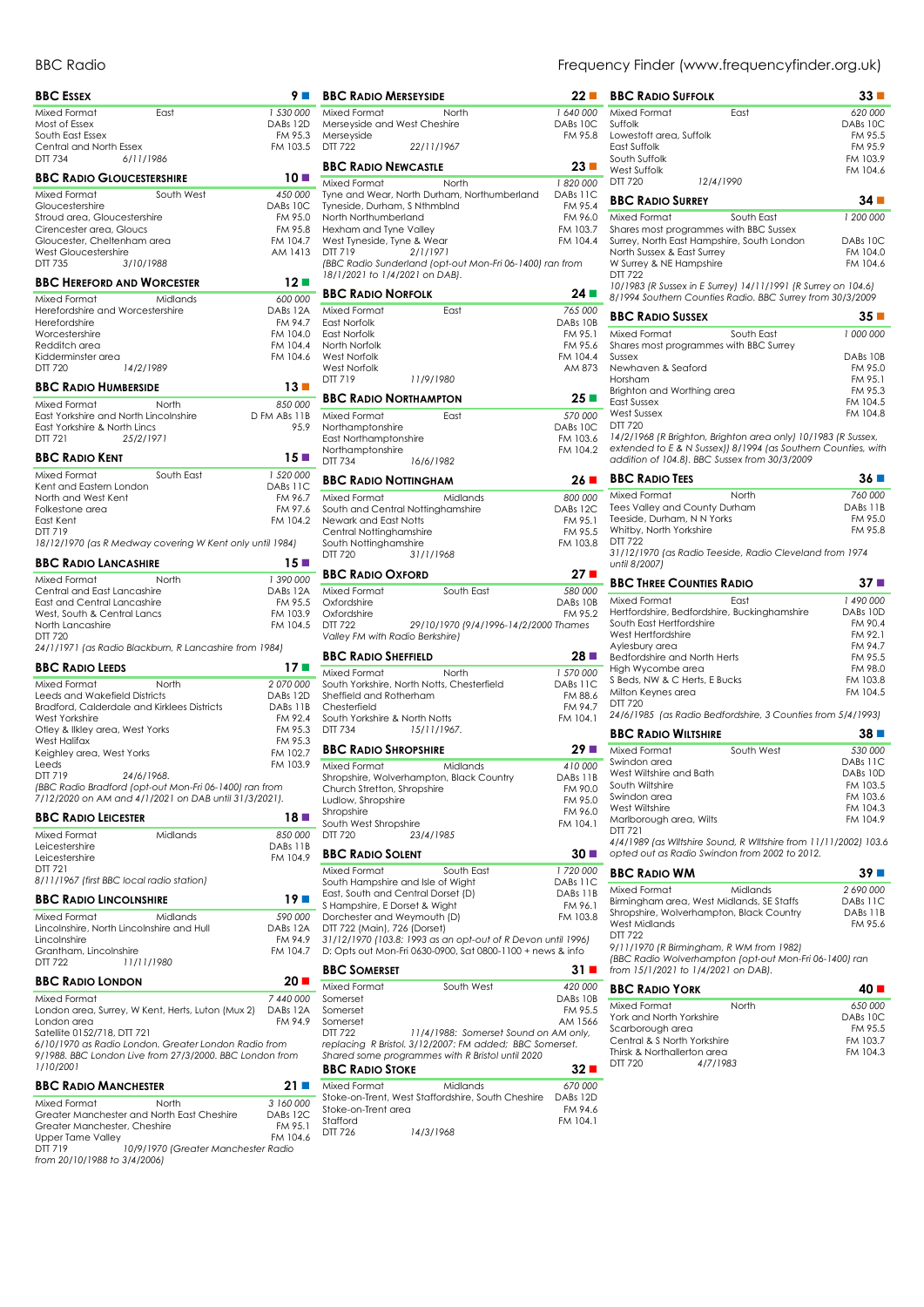